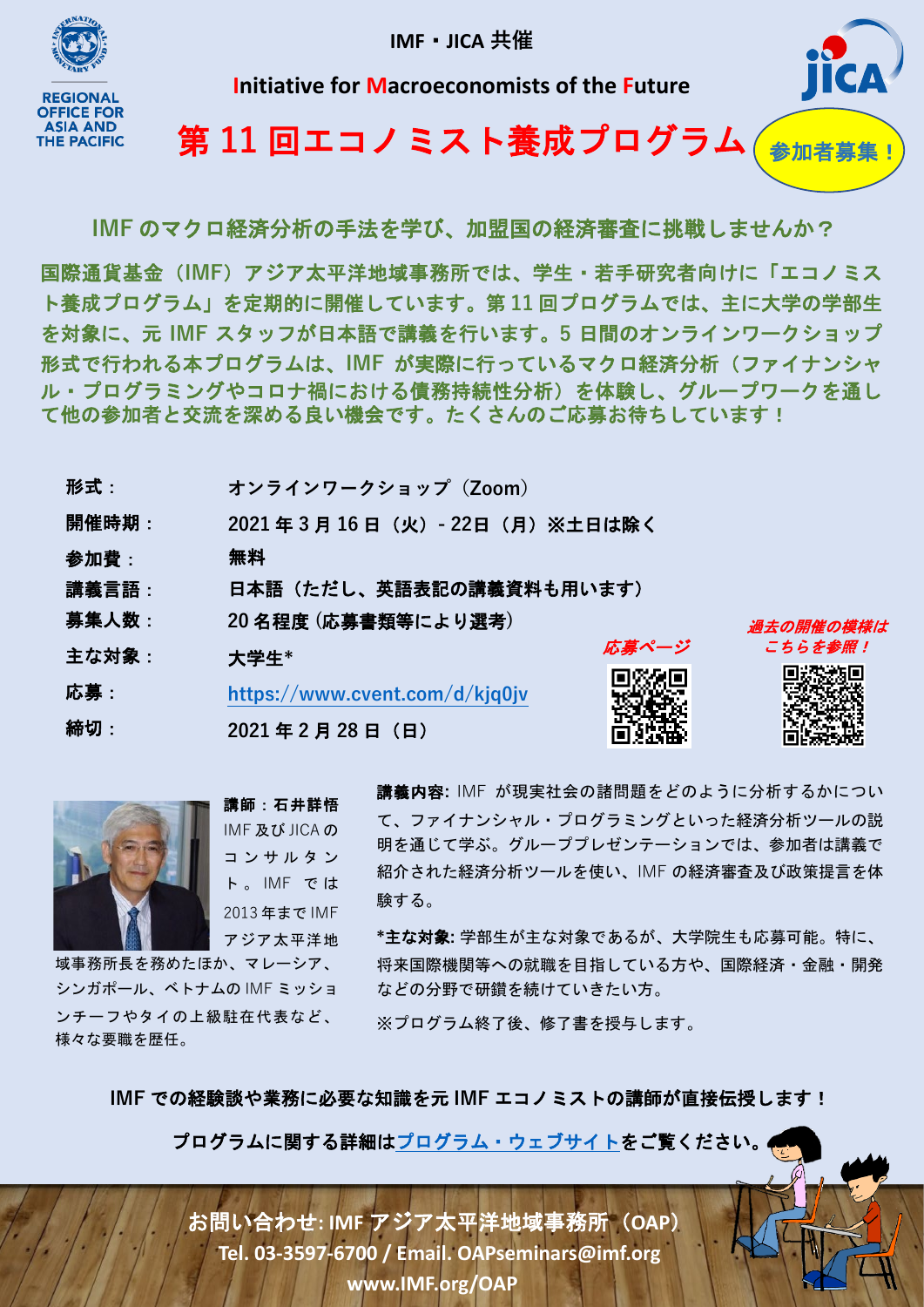**Hosted by the IMF in cooperation with JICA**



**Initiative for Macroeconomists of the Future**



**Participants wanted!**

## **11TH MACROECONOMIST TRAINING PROGRAM**

## **Let's try out bilateral economic surveillance!**

*The IMF Regional Office for Asia and the Pacific will hold the 11th Macroeconomist Training Program, mainly targeting Japanese undergraduate students. The program is conducted as a five day online workshop which provides an opportunity to explore economic surveillance of countries after learning how the IMF analyzes its member countries through Financial Programming and Debt Sustainability Analysis and make policy recommendations. Please join us.*

|                            | FORMAT: Virtual workshop (via Zoom)                                  |                         |                             |
|----------------------------|----------------------------------------------------------------------|-------------------------|-----------------------------|
| DATE:                      | Tuesday, March 16 through Monday, March 22, 2021 (excl. Sat and Sun) |                         |                             |
| FEE:                       | Free                                                                 |                         |                             |
| LANGUAGE:                  | Japanese (Note: Some materials written in English will be used)      |                         |                             |
| <b>NO. TO BE ADMITTED:</b> | 20 (Participants will be selected through submitted applications)    |                         | For more details, visit the |
| <b>MAIN TARGET:</b>        | Undergraduates*                                                      | <b>Application form</b> | program website!            |
| <b>APPLY THROUGH:</b>      | https://www.cvent.com/d/kjq0jv                                       |                         |                             |
| <b>DEADLINE:</b>           | <b>February 28, 2021</b>                                             |                         |                             |



**Lecturer: Shogo Ishii** (PhD) IMF and JICA **Consultant** 

Previously, Dr. Ishii was the Director of the IMF Regional Of-

fice for Asia and the Pacific. He has also held a variety of senior positions at the IMF including mission chief for Malaysia, Singapore, and Vietnam and Senior Resident Representative in Thailand.

**Content:** The lectures will provide an overview of how the IMF analyzes macroeconomic issues, including through the use of its financial programming tool. Real country case studies of IMF surveillance and program activities will be discussed. Students will have the opportunity to undertake their own analysis of a country case in the group presentation, using the tools introduced in the classroom.

**\*Target:** Mainly undergraduate students who are interested in working for international organizations while developing expertise in macroeconomics, international finance, development economics, and related fields. Students pursuing a master's degree may also apply.

\*A Certificate of Participation will be granted to participants who complete this workshop.

**In this series, former IMF economists share their experience and knowledge about the IMF 's work!** 

**Visit our [program](https://www.imf.org/en/Countries/ResRep/OAP-Home/macroeconomist-training-program) website for reports and more.**

**Contact: IMF Regional Office for Asia and the Pacific**(**OAP**) **Tel. 03-3597-6700 / Email. OAPseminars@imf.org**



**www.IMF.org/OAP**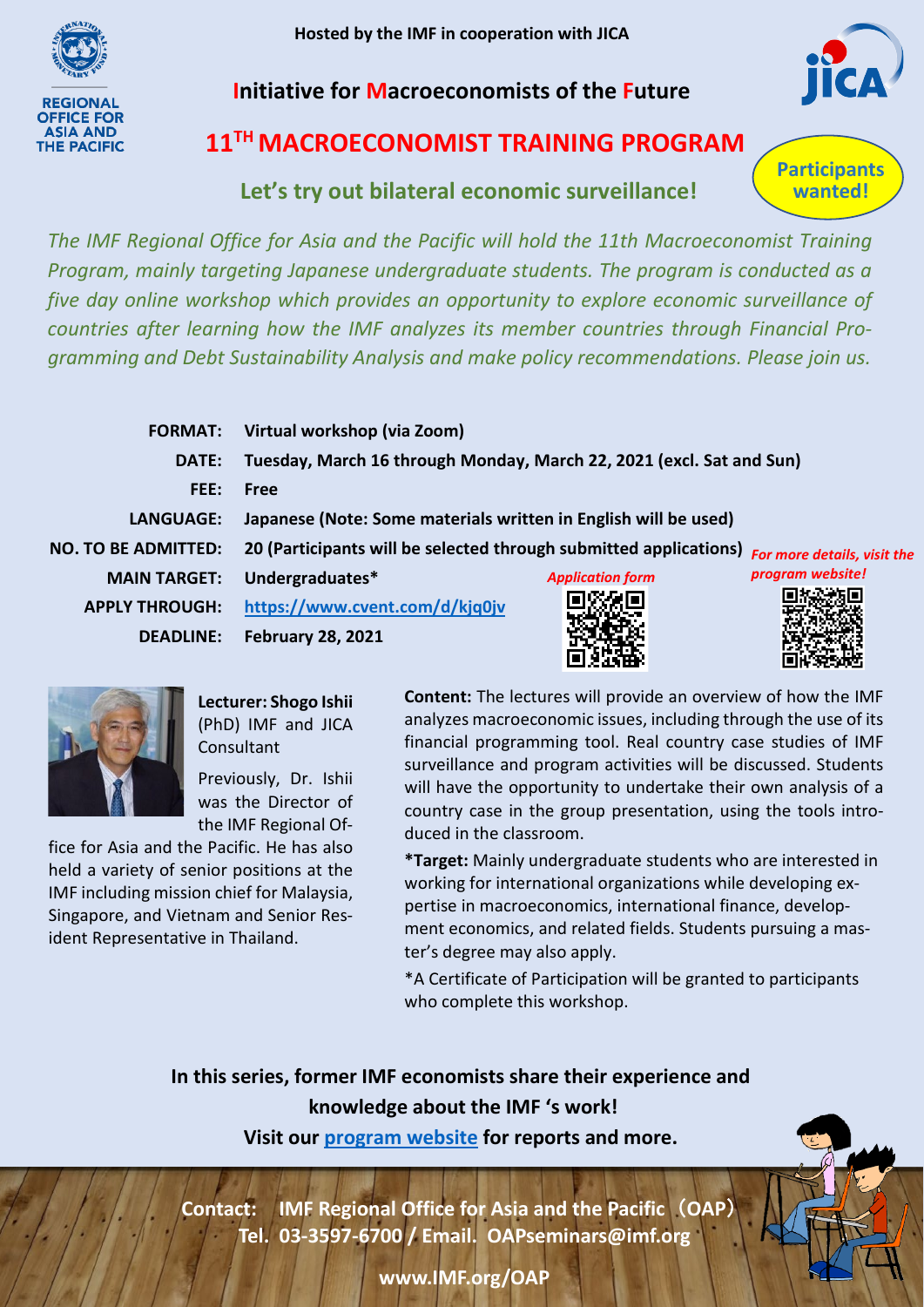## **DRAFT PROGRAM AGENDA**

| <b>Tuesday, March 16</b> |                                                                           |
|--------------------------|---------------------------------------------------------------------------|
| $9:00 - 9:05$            | <b>Welcome and Opening Remarks</b>                                        |
| $9:05 - 9:50$            | Role of the IMF<br>$\mathbf{A}$ .                                         |
| $9:50-10:00$             | <b>Break</b>                                                              |
| $10:00-11:30$            | B. Overview of the IMF's macroeconomic framework (Macroeconomic accounts) |

| <b>Wednesday, March 17</b> |                                              |
|----------------------------|----------------------------------------------|
| $9:00-10:30$               | C. Financial programing: Baseline scenario   |
| $10:30-10:40$              | <b>Break</b>                                 |
| $10:40-12:00$              | D. Covid-19 Pandemic and debt sustainability |

| Thursday, March 18 |                           |
|--------------------|---------------------------|
| $9:00-10:30$       | E. Macroeconomic policies |
| 10:30-10:40        | <b>Break</b>              |
| $10:40-12:00$      | F. Adjustment programs    |

| <b>Friday, March 19</b> |                                               |
|-------------------------|-----------------------------------------------|
| $9:00-10:30$            | G. IMF-Supported Programs: Case Study of XXX  |
| 10:30-10:40             | <b>Break</b>                                  |
| $10:40-11:20$           | H. Explanation on group assignments           |
| $11:20-11:30$           | <b>Break</b>                                  |
| $11:30-12:30$           | <b>Presentation by JICA</b><br>$\mathbf{I}$ . |